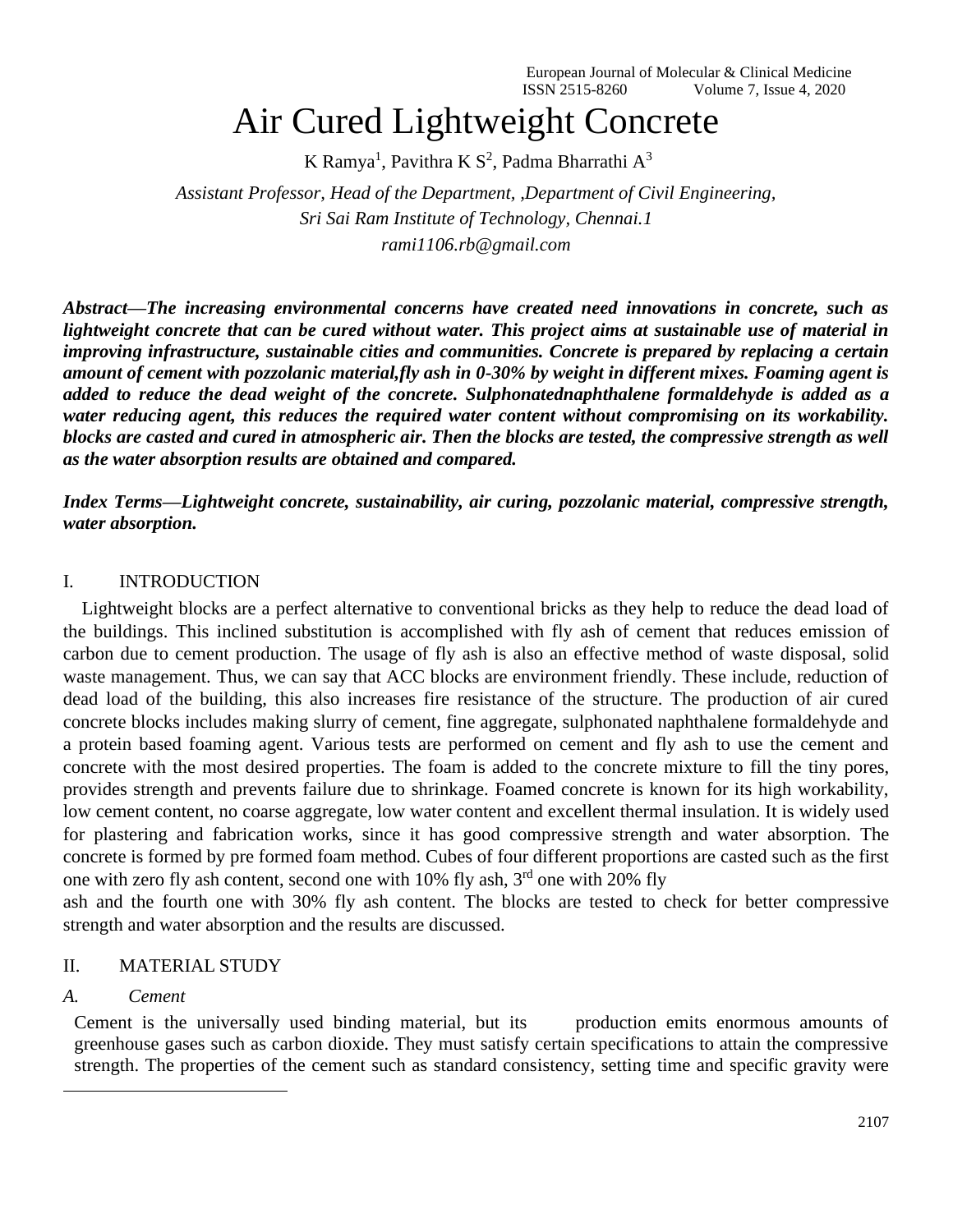tested in accordance with IS: 4031-1988 and the results are tabulated accordingly. The table1.1 shows the property of the sand which is to be used to prepare the concrete.

|    | <b>S.N Test Properties</b> | <b>Results</b> |
|----|----------------------------|----------------|
|    | Specific gravity           | 3.13           |
| 2. | Initial setting time       | 60 minutes     |
| 3  | Final setting time         | 600 minutes    |
|    | Consistency                | 29.5%          |

#### Table 1.1 Cement's Physical properties (OPC 53 Grade):

#### *B. Fine aggregate*

.

Those aggregates that pass through 4.75mm sieve are termed as fine aggregates. They occupy the voids in the coarse aggregate mixture. The aggregate's strength is mainly dependent on the type and amount of aggregates used for making the concrete. Below table specific the details of properties of fine aggregates.

| S.N | ت<br><b>Test</b>    |      | Resul Indian               |
|-----|---------------------|------|----------------------------|
| 0   | properties          | ts   | standards                  |
| 1.  | Specific            | 2.53 | 2386<br><b>IS</b><br>(part |
|     | gravity             |      | III) 1963                  |
| 2.  | <b>Fineness</b>     | 2.68 | IS: 383-1970               |
|     | modulus             |      |                            |
| 3.  | <b>Bulk</b> density | 1838 | IS -<br>2386<br>(part      |
|     |                     |      | III) 1963                  |
|     | Water               | 3    | 2386<br><b>IS</b><br>(part |
|     | absorption          |      | III) 1963                  |
|     |                     |      |                            |

| Table 1.2 fine aggregate's Physical properties |  |
|------------------------------------------------|--|
|                                                |  |

## *C. Fly Ash*

Fly ash is the product from the combustion of pulverized coal . They are inorganic substances and are very difficult to dispose of. They are substituted in the place of cement. There are two available classes of fly ash, Class C and Class F. Table 1.3 shows the detail properties of fly ash.

Table 1.3 Physical properties of fly ash:

| <b>Specific Gravity</b> | 3.13        |
|-------------------------|-------------|
| Initial setting time    | 60 minutes  |
| Final setting time      | 600 minutes |
| Fly Ash                 | 29.5%       |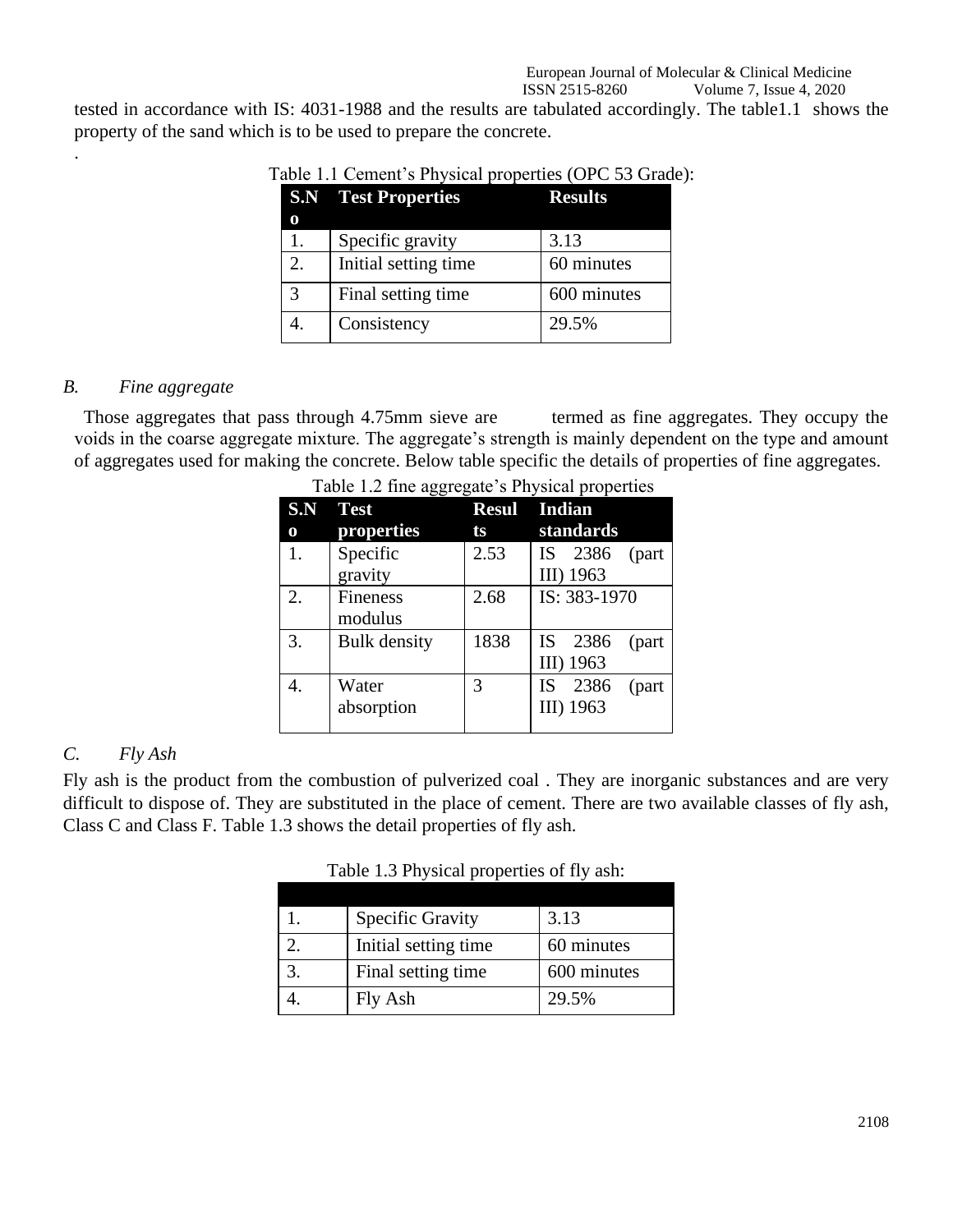# *D. Water*

Ordinary clean portable water is available in Sri Sai Ram institute of technology, premises. It is free from suspended particles and used for mixing as well as curing. Water abiding specifications given in IS: 3025 was used.

## *E. Foaming Agent*

Foaming agent is used to fill in the micropores in the concrete to not let the concrete compromise in strength due to its less weight and also to avoid failure or cracks due to shrinkage. They are of generally two types 1. Protein based foaming agent, 2. Synthetic foaming agent.

# *F. Sulphonated Naphthalene Formaldehyde*

It is an excellent dispersing agent. It acts as a water reducer. It is compatible with a greater number of additives used in admixtures. It reduces the water content used without reducing the workability of this air cured lightweight concrete.

# *G. Aluminum Powder*

Aluminum powder is uniform in shape. They are used in lightweight concrete as it provides additional strength by improving the density which is also an important property of light weight concrete.

# III. MIX DESIGN

It is the trial and error process of obtaining the desired quantity of a material to obtain or satisfy a set of properties. A set of 30 cubes were casted in all and their compressive strength and water absorption properties were obtained and compared and hence the most desirable mic is obtained. Five different mix proportions were obtained.

# *A. Mix A*

Table 1.4 shows the details of the mix ratio of the various materials which is to be used to prepare as a trial without foam but included the fly ash.

| Cement         | 360Kg  |
|----------------|--------|
| Fine Aggregate | 1200Kg |
| Water          | 180Kg  |

Table 1.4 Mix A is prepared without foam and fly ash.

# *B. Mix B*

Table 1.5 shows the details of mix B with 10% fly ash by weight of cement and foam are used in the mix, replacing cement.

| <b>S.No</b> Test Properties | <b>Results</b> |
|-----------------------------|----------------|
| Cement                      | 324Kg          |
| Fly Ash                     | 36Kg           |
| Fine Aggregate              | 1200Kg         |
| Water                       | 180Kg          |

Table 1.5 Mix B is prepared with foam and 10%fly ash.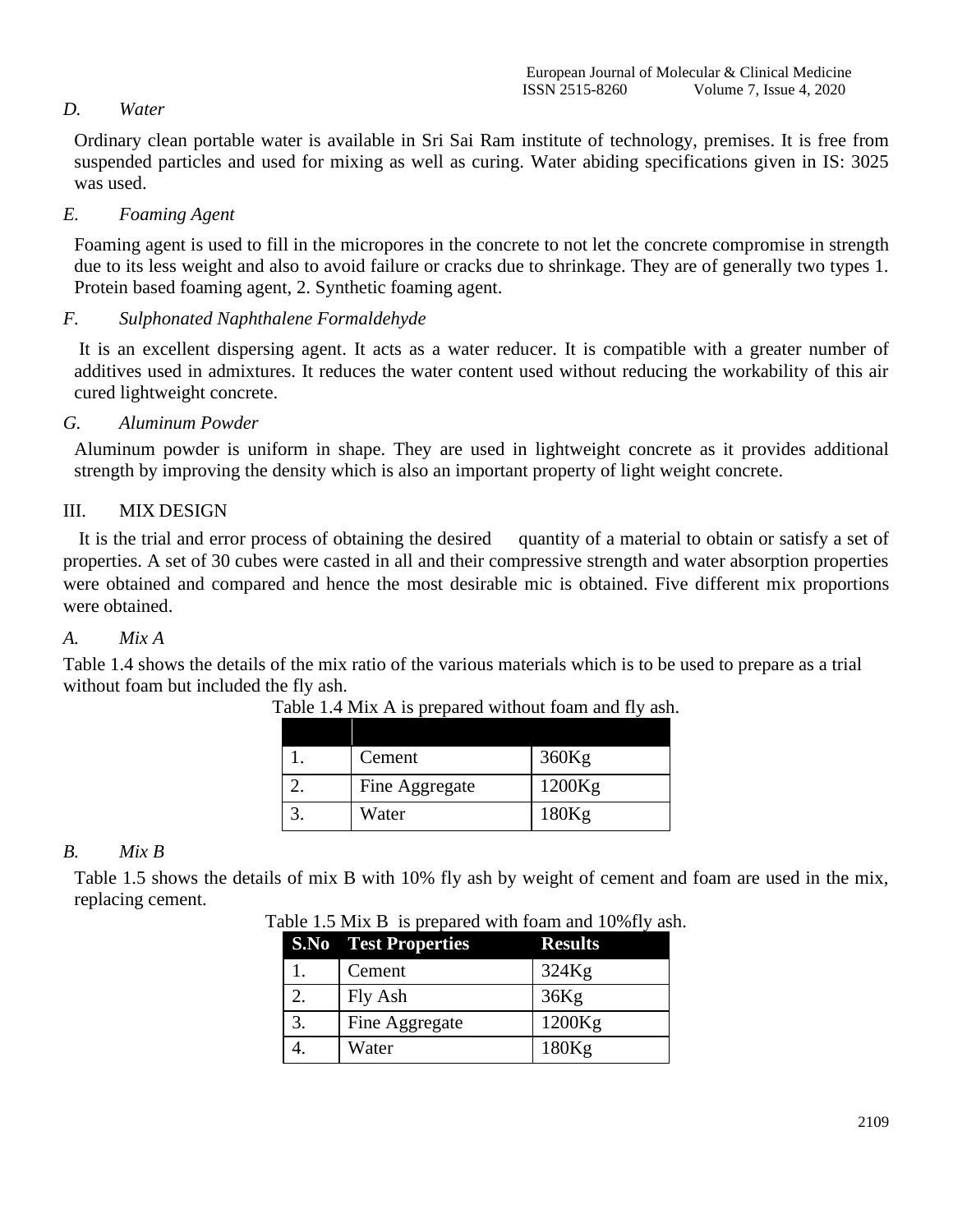# *C. Mix C*

Table 1.6 shows the details of the mix B 20% of cement content by weight is now being replaced with foaming agents and fly ash. In addition to these 0.1% aluminum powder is added.

|    | <b>S.No</b> Test Properties | <b>Results</b> |
|----|-----------------------------|----------------|
|    | Cement                      | 288Kg          |
| 2. | Fly Ash                     | 72Kg           |
| 3. | <b>Aluminum Powder</b>      | 0.288Kg        |
|    | Fine Aggregate              | 1200Kg         |
|    | Water                       | 180Kg          |

Table 1.6 Mix C is prepared witH foam and 20 % fly ash.

# *D. Mix D*

30% of cement content by weight is replaced by fly ash, foaming agent, 0.2%Sulphonated Naphthalene Formaldehyde and 0.2% aluminum powder are added. All details are given in the below table1.7.

 Table 1.7 Mix D is prepared without foam ,30% fly ash ,0.2 percent of sulphonate formaldehyde and aluminum powder.

|    | <b>S.No</b> Test Properties | <b>Results</b> |
|----|-----------------------------|----------------|
|    | Cement                      | 252Kg          |
| 2. | Fly Ash                     | 72Kg           |
| 3. | Aluminum Powder             | $0.576$ Kg     |
|    | S.N.F                       | $0.576$ Kg     |
| 5. | Fine Aggregate              | 1200Kg         |
|    | Water                       | 180Kg          |

# *E. Mix E*

 It is the final mix, it contains fly ash replacing 30%of cement by weight. Additional to it we add 0.2% of Sulphonated Naphthalene Formaldehyde and 0.25% aluminum powder. details of the mix in kilogram is given in the table 1.8.The percentage of the various ingredients in the mix is increased in order to get better strength of the concrete. Also to cast a light weight concrete. The table 1.8 shows the mix proposition of mix design

Table 1.8 Mix D is prepared without foam ,30% fly ash ,0.2 percent sulphonate formaldehyde and0.2.5 % aluminum powder.

|    | <b>S.N</b> Test Properties | <b>Results</b> |
|----|----------------------------|----------------|
|    |                            |                |
|    | Cement                     | 252Kg          |
| 2. | Fly Ash                    | 72Kg           |
| 3. | Aluminum Powder            | $0.630$ Kg     |
|    | S.N.F                      | $0.576$ Kg     |
| 5. | Fine Aggregate             | 1200Kg         |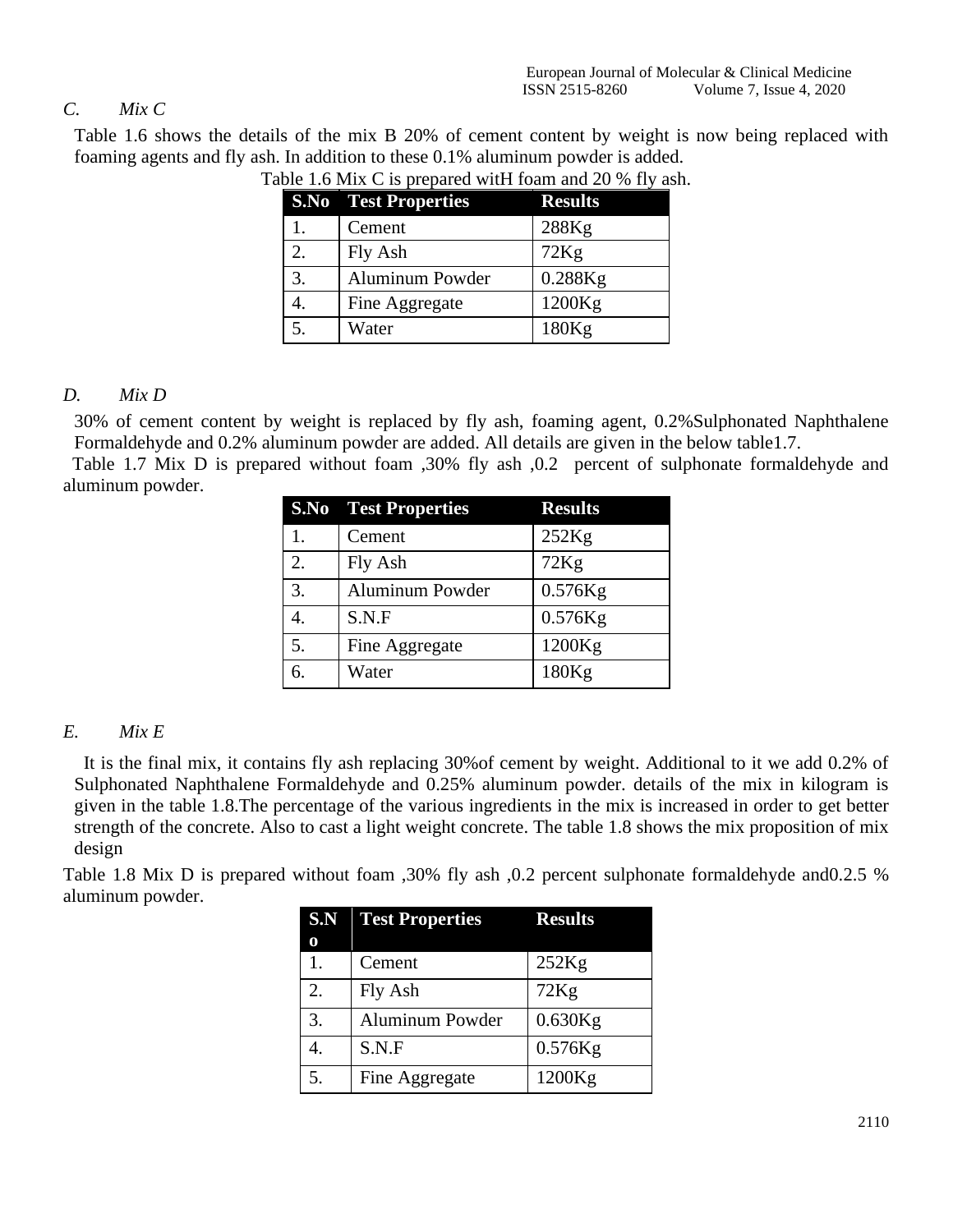|    |              | ISSIN 2313-8200 |  |  |
|----|--------------|-----------------|--|--|
| υ. | <b>Water</b> | $180K\sigma$    |  |  |

#### IV. PREPARATION OF CONCRETE BLOCKS

Firstly, 30 concrete blocks with dimension 400 mm X 100 mm X200 mm have been produced. Standard steel mold according to IS specifications were used.

## *A. Mixing*

Different concrete mixes according to different mix proportions specified were made. Mixing can either be done manually or mechanically.

#### *B. Sampling*

- 1. The mounds were cleaned and then oil was applied completely.
- 2. Then the concrete was filled in three layers in the mold, each layer being approximately 5cm thick Each layer was tamped 25 times, to escape air voids.
- 3. The top surface must be smoothened using a trowel.

#### *C. Curing*

Moist air curing is performed. After storing the specimens in moist air for 24 hours completely, the specimens are marked for identification, unmolded from their respective molds and cured at room temperature until taken for testing. Normal curing is done for 28 days by immersing the cube in the water to get at least 70% of desired strength.

#### V. RESULTS AND COMPARISON

#### *A. Compressive strength of concrete*

For any concrete two test results very important one is the compressive strength and another is the flexural strength of the concrete. If these results are obtained as per the design strength then the concrete is said to be very good. Test to find the performance on the Air Cured Lightweight concrete block of size 400mm\*200mm\*100mm the compressive strength was obtained by curing it for 28 days. The test was performed in the Compression Testing machine.

The compressive strength of the air cured blocks is given in table 1.8 the block is air cured one. The results are as expected though better than the blocks which are cured normally. These blocks cannot be used as load bearing structure.

Table 1.9 Results for compression test on blocks of various mix proportion:

|                                                     | Mfi |     | - Mi - Mi - Mi<br>$X A$ $X B$ $X C$ $X D$ |     | $\mathbf{X} \mathbf{E}$ |
|-----------------------------------------------------|-----|-----|-------------------------------------------|-----|-------------------------|
| Average<br>Compress<br>ive<br>Strength(<br>$N/mm^2$ | 16. | 4.7 | 6.8                                       | 8.9 | 7.6                     |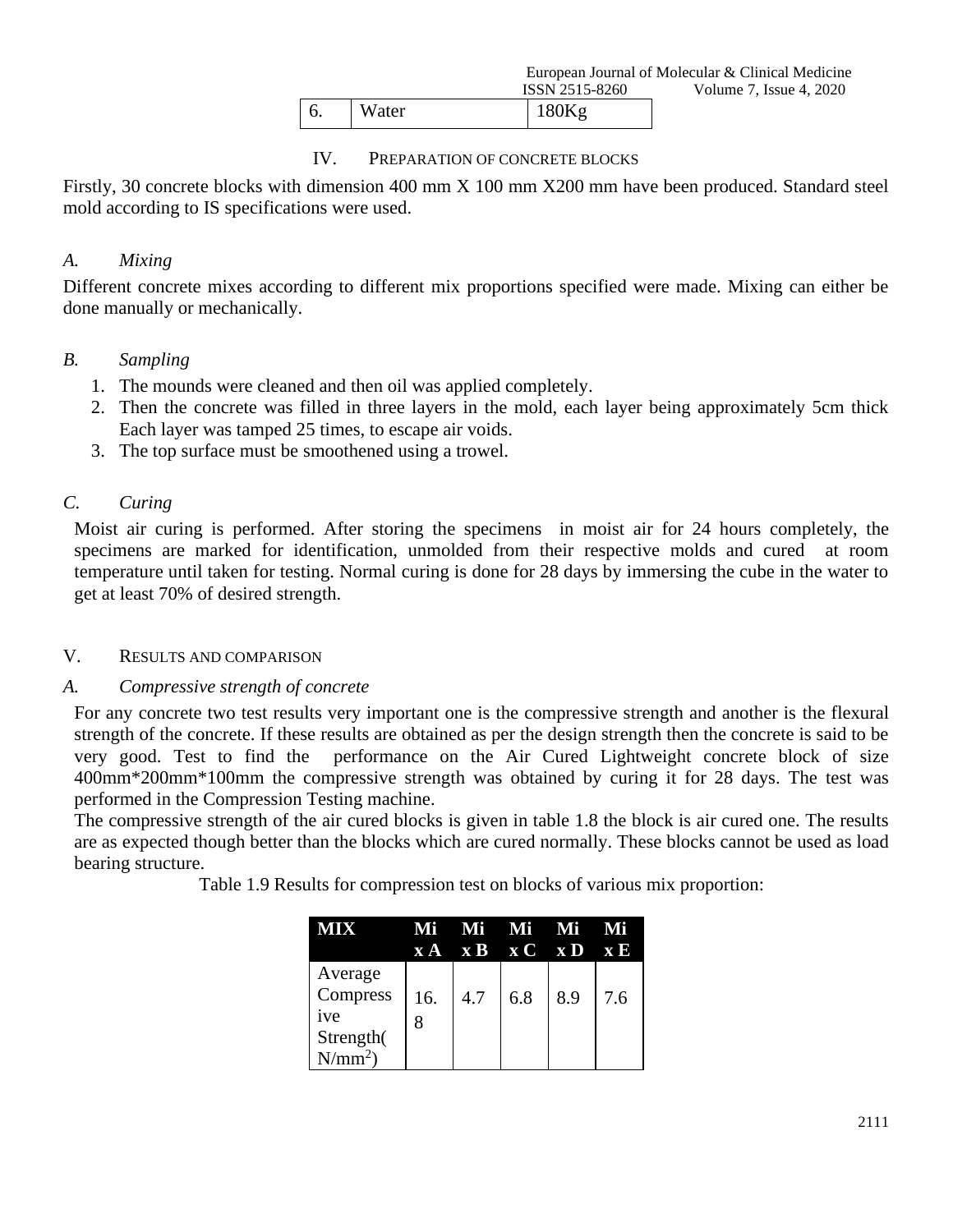shows the details about the mixes.





Fig 1.1 Graphical representation of compression strength of different mixes

#### *B. Water absorption of concrete*

Concrete blocks are taken oven dried and then weighted. Then the specimen is immersed in water for 24 hours and then weighted. the difference is calculated and then the percentage increase in weight is accordingly found out.Table no 2.0 gives the results of water absorptions.

| VIIX                              | <b>Mix</b><br>А | R  | Mix Mix Mix |    | Mix<br>n |
|-----------------------------------|-----------------|----|-------------|----|----------|
| Water<br>absorption<br>percentage | 10%             | 9% | 8.5%        | 8% | 8%       |

Table 2.0 Results for water absorption test:

Comparison of water absorption test on various specimens with different mix proportions: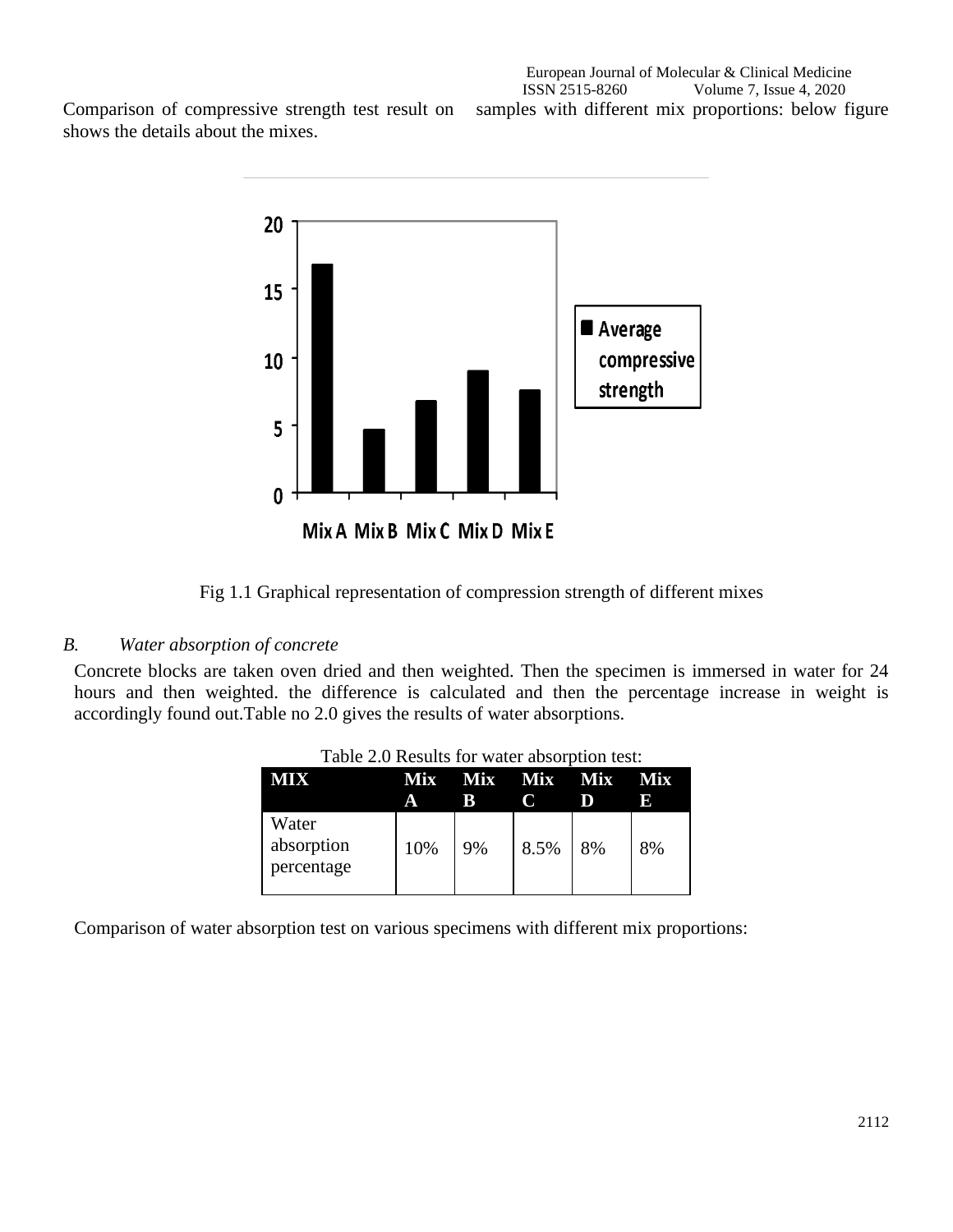

Fig1.2 Graphical representation of Water absorption percentage of different mixes

#### **VI. CONCLUSION**

Therefore, it is concluded that Mix D is the best among all other designed mixes. It is capable of resisting compressive strength up to 8.9kN/mm<sup>2</sup> and water absorption is only 8% of its weight. As we cure in air it minimizes the water requirement of this type of concrete. Such concrete can be used for the plastering free concrete since the finish of the surface is very smooth.

# **References**

- 1. KhampheeJitchaiyaphum, Teerawat Sinsiri, Prinyachindaprasirt (2011), ELSEVIER Ltd., "cellular lightweight concrete containing pozzolana materials".
- 2. Hanizam Awang, Md Azree Othuman Mydin, Muhammad Hafiz Ahmad (2013), Australian
- 3. A.K. Marunmale, A.C. Attar (June-July 2014), Current Trends in Technology and Science (CTTS),ISSN:2279-0535,Volume 3,issue:4, "Designing , Developing and Testing of Cellular Lightweight Concrete Brick Wall built in Rat – Trap bond".
- 4. Nagesh.MustapureH.Eramma(August2014),International Journal of Advanced Technology in Engineering and Science Journal of Basic and Applied Sciences, ISSN 1991-8178, "Mechanical and Durability Properties of Fibre Lightweight Foamed Concrete".
- 5. P.S.Bhandari,Dr.K.M.Tajne(November 2014), International Journal of Innovative Research in Science,Engineering and Technology (IJIRSET) , ISSN:2319-8753,volume (IJATES),ISSN:2348-